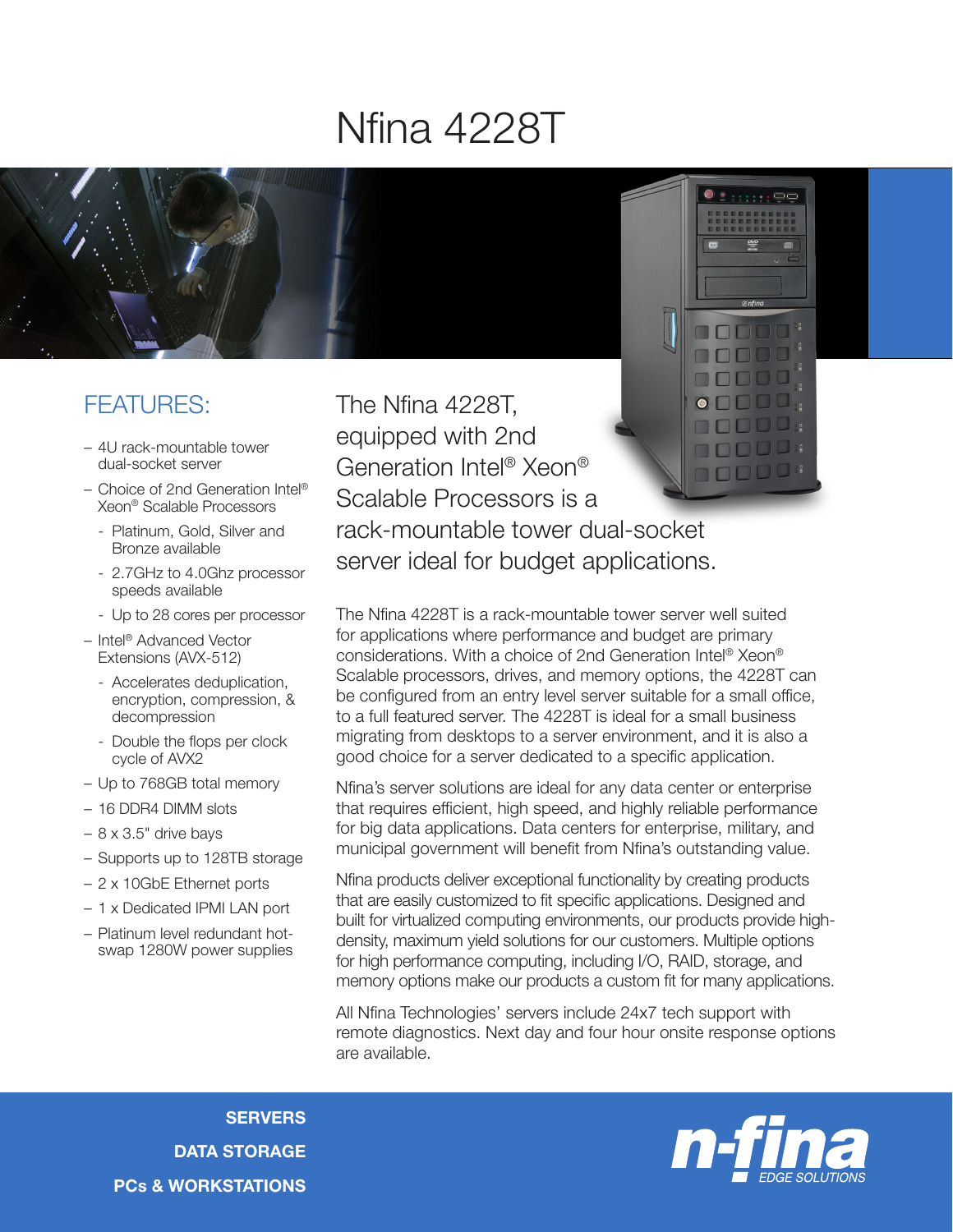## NFINA 4228T

| <b>SPECIFICATIONS</b> |                                                                                                                                                                                                                                                                                |
|-----------------------|--------------------------------------------------------------------------------------------------------------------------------------------------------------------------------------------------------------------------------------------------------------------------------|
| Form Factor           | 4U Rack-mountable Tower, 17.8" x 7" x 25.5"                                                                                                                                                                                                                                    |
| Operating Temperature | 10°C to 35°C (50°F to 95°F)                                                                                                                                                                                                                                                    |
| Processors            | 2nd Generation Intel® Xeon® Scalable Processors, up to 28 cores each                                                                                                                                                                                                           |
| Processor Speed       | 2.7GHz to 4.0GHz                                                                                                                                                                                                                                                               |
| CPU Cache             | Up to 39MB                                                                                                                                                                                                                                                                     |
| Socket                | Dual Socket P (LGA 3647)                                                                                                                                                                                                                                                       |
| Memory                | 16 DIMM slots, DDR4 ECC RDIMM/LRDIMM 2666/2933 MHz<br>768GB max memory capacity<br>Intel <sup>®</sup> Optane <sup>™</sup> DC Persistent Memory supported                                                                                                                       |
| Storage               | 8 x 3.5" or 2.5" hot-swap drive bays (2.5" requires adapter)<br>Supports: SSDs or HDDs<br>1 x internal M.2 NVMe/SSD (2260/2280,/22110), PCIe (optional)                                                                                                                        |
| Maximum Storage       | Supports up to 128TB                                                                                                                                                                                                                                                           |
| <b>Optical Drives</b> | Peripheral 5.25" DVD-ROM drives available                                                                                                                                                                                                                                      |
| Software RAID         | 0, 1, 5, 10 support                                                                                                                                                                                                                                                            |
| Hardware RAID         | Hardware RAID optional                                                                                                                                                                                                                                                         |
| Caching               | Caching options available                                                                                                                                                                                                                                                      |
| Input Voltage         | 180-240V @ 6-8A, 50/60 Hz                                                                                                                                                                                                                                                      |
| Power Supply          | Platinum level redundant hot-swap 1280W power supplies                                                                                                                                                                                                                         |
| Remote Management     | IPMI 2.0, KVM over HTML5                                                                                                                                                                                                                                                       |
| <b>TPM</b>            | Version 2.0, optional                                                                                                                                                                                                                                                          |
| OS Supported          | Microsoft <sup>®</sup> Windows Server <sup>®</sup> 2016, 2019, Windows® 10, VMware®<br>ESXi <sup>™</sup> 6.5-6.7, Open-E® JovianDSS <sup>™</sup> & DSS7, Red Hat® RHEL 7.3-7.x,<br>SUSE® SLES 11, 12, Ubuntu 16, 17, CentoOS™ 7, XenServer® 7.1-7.6,<br>more options available |
| Certifications        | UL/CSA Listed (USA and Canada), FCC Class A (US), CE (Europe), RoHS (Europe)                                                                                                                                                                                                   |
| Warranty              | 5 years                                                                                                                                                                                                                                                                        |